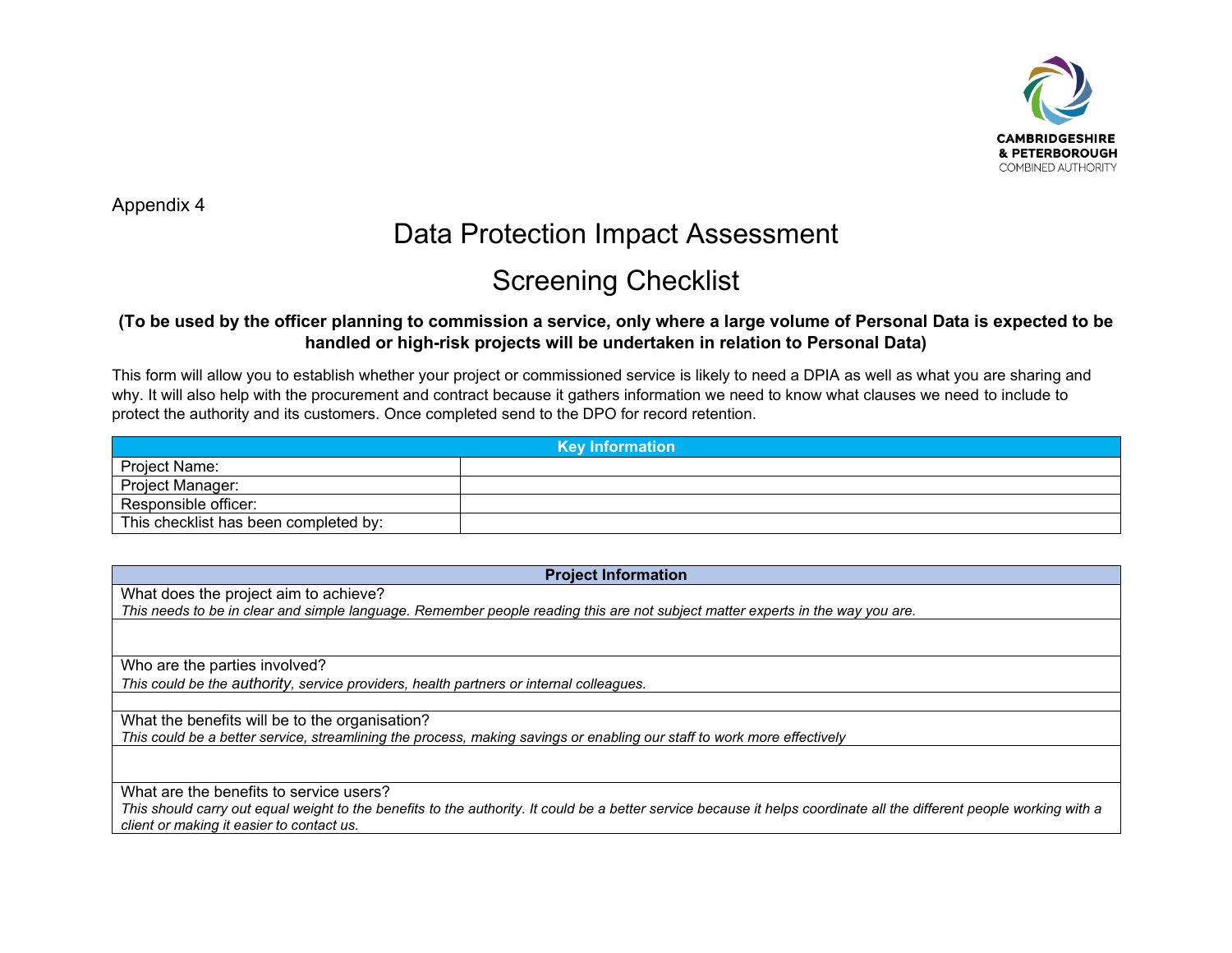Are there any risks to the service user and/or the authority? *This is about identifying any risks such as sharing too much information, storing information in the cloud, sharing with new partner. This is important because we need to say what we will put in place to prevent these impacting on service users or the authority.* 

Is this a new project? If so, then what is the expected go live date

The next questions are asked because we need to understand what information is being used and whether this is about people. Whether we are dictating exactly what someone does with the information or whether we are asking them to deliver a service on our behalf or whether they will just be sending us some performance data, someone is using data about a person.

| <b>Data Protection</b>                                                                                                                                                                                                                                                                            |  |  |  |
|---------------------------------------------------------------------------------------------------------------------------------------------------------------------------------------------------------------------------------------------------------------------------------------------------|--|--|--|
| Will anyone in this project collect, share or use information about people? Such as service users, employees,                                                                                                                                                                                     |  |  |  |
| customers.                                                                                                                                                                                                                                                                                        |  |  |  |
| NO - If the answer is no, you do not need to complete this form $-$ a DPIA is not required.                                                                                                                                                                                                       |  |  |  |
| YES - If the answer is yes, please continue.                                                                                                                                                                                                                                                      |  |  |  |
|                                                                                                                                                                                                                                                                                                   |  |  |  |
| Describe what kind of information will this project/service need?                                                                                                                                                                                                                                 |  |  |  |
| You should also think about whether you do need full, minimised, pseudonymised or anonymised information. If you state that it needs to be anything other<br>than anonymised then you need to list what it kinds of information it will use e.g. names, addresses, health, social care and so on. |  |  |  |
|                                                                                                                                                                                                                                                                                                   |  |  |  |
| Describe what if any information the authority will share with any party and why?                                                                                                                                                                                                                 |  |  |  |
| This could be referring a customer to a provider so we need to give the provider that information to deliver the service                                                                                                                                                                          |  |  |  |
|                                                                                                                                                                                                                                                                                                   |  |  |  |
| Describe what if any information the provider/party will share with the authority and why?                                                                                                                                                                                                        |  |  |  |
| This could be feeding back into a social care case, providing performance statistics or a report on progress of the service                                                                                                                                                                       |  |  |  |
|                                                                                                                                                                                                                                                                                                   |  |  |  |
| Are we asking another party to do the work as if we were delivering it?                                                                                                                                                                                                                           |  |  |  |
| This is important for us to understand the way the service is going to be delivered                                                                                                                                                                                                               |  |  |  |
|                                                                                                                                                                                                                                                                                                   |  |  |  |
| Do we specify exactly what they can do with any data they collect, or can they determine what they do?                                                                                                                                                                                            |  |  |  |
| This is helps us understand who is a controller and who is a processor.                                                                                                                                                                                                                           |  |  |  |
|                                                                                                                                                                                                                                                                                                   |  |  |  |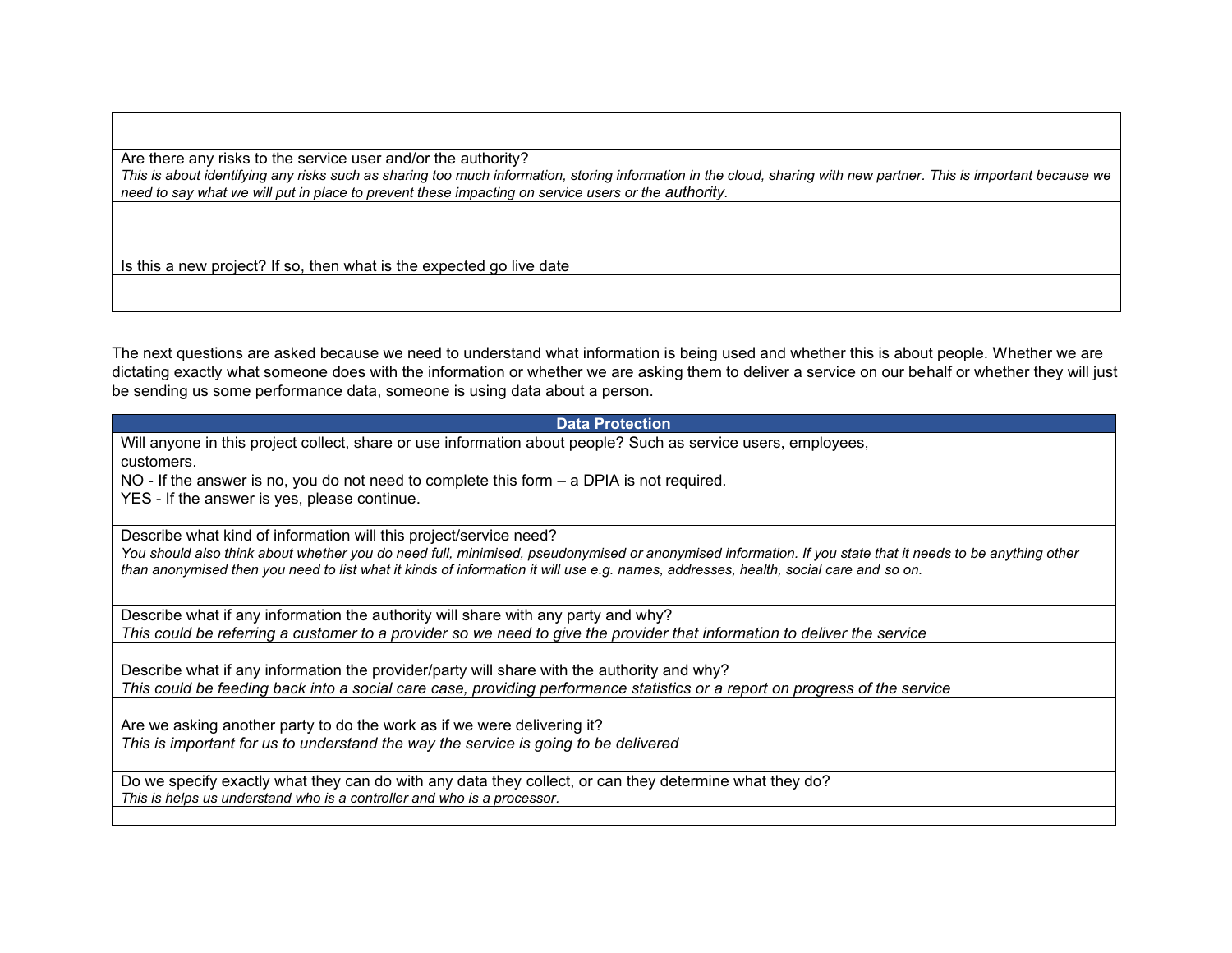| <b>Mandatory data protection impact assessments</b><br>If one of the following situations apply then you must complete a DPIA               |                                                                                                                                                                 |     |    |
|---------------------------------------------------------------------------------------------------------------------------------------------|-----------------------------------------------------------------------------------------------------------------------------------------------------------------|-----|----|
|                                                                                                                                             | Example                                                                                                                                                         | Yes | No |
| Are you going to be regularly using software to<br>analyse and predict behaviour which helps to make<br>significant decisions about people? | This could be software which we use every week or month to look<br>at personal data and analyse what people are doing so that we<br>can tailor services to them |     |    |
| Are you using sensitive personal data like health,<br>sexuality or criminal offence data on a large scale?                                  | This could be using introducing a new system to use lots of<br>information about social care service users                                                      |     |    |
| Are you regularly monitoring a public space on a<br>large scale?                                                                            | This will most likely be CCTV or other such monitoring systems                                                                                                  |     |    |

| <b>High Risk Processing</b><br>It is also mandatory to complete a DPIA where what we are doing could be considered high risk. If one of the following situations<br>applies then we will also need to complete a DPIA |                                                                                                                                                                                                                             |     |     |
|-----------------------------------------------------------------------------------------------------------------------------------------------------------------------------------------------------------------------|-----------------------------------------------------------------------------------------------------------------------------------------------------------------------------------------------------------------------------|-----|-----|
| Question                                                                                                                                                                                                              | Example                                                                                                                                                                                                                     | Yes | No. |
| Are you using new technology like artificial<br>intelligence or "internet of things" devices like smart<br>meters?                                                                                                    | This may be information that we already hold but we are going to<br>use new technology to do something different with it                                                                                                    |     |     |
| Are you using software to profile and make<br>automated decisions as a one off to make decisions<br>on whether someone can access a service?                                                                          | This means that we use software to analyse data we hold and<br>automatically decide whether someone should get a service from<br>the authority                                                                              |     |     |
| Are you using sensitive personal data like health,<br>sexuality or criminal offence data to make decisions<br>on whether someone can access a service?                                                                | This means that we use sensitive information about people to<br>decide whether they should receive our support. This could be<br>social care, SEN or youth offending data. It could be the most<br>private data about them. |     |     |
| Are you going to be analysing or predicting behaviour<br>of lots of people?                                                                                                                                           | This may be a one off piece of work but we may use software to<br>look at hundreds of people and try to analyse their actions                                                                                               |     |     |
| Are you going to be using biometric or genetic data?                                                                                                                                                                  | This could be DNA we collect or using fingerprints as a means of<br>authenticating access to a system                                                                                                                       |     |     |
| Are you going to be data matching from a number of<br>sources?                                                                                                                                                        | This could be combining different data sets to create a single one<br>such as identifying people who have not registered for something                                                                                      |     |     |